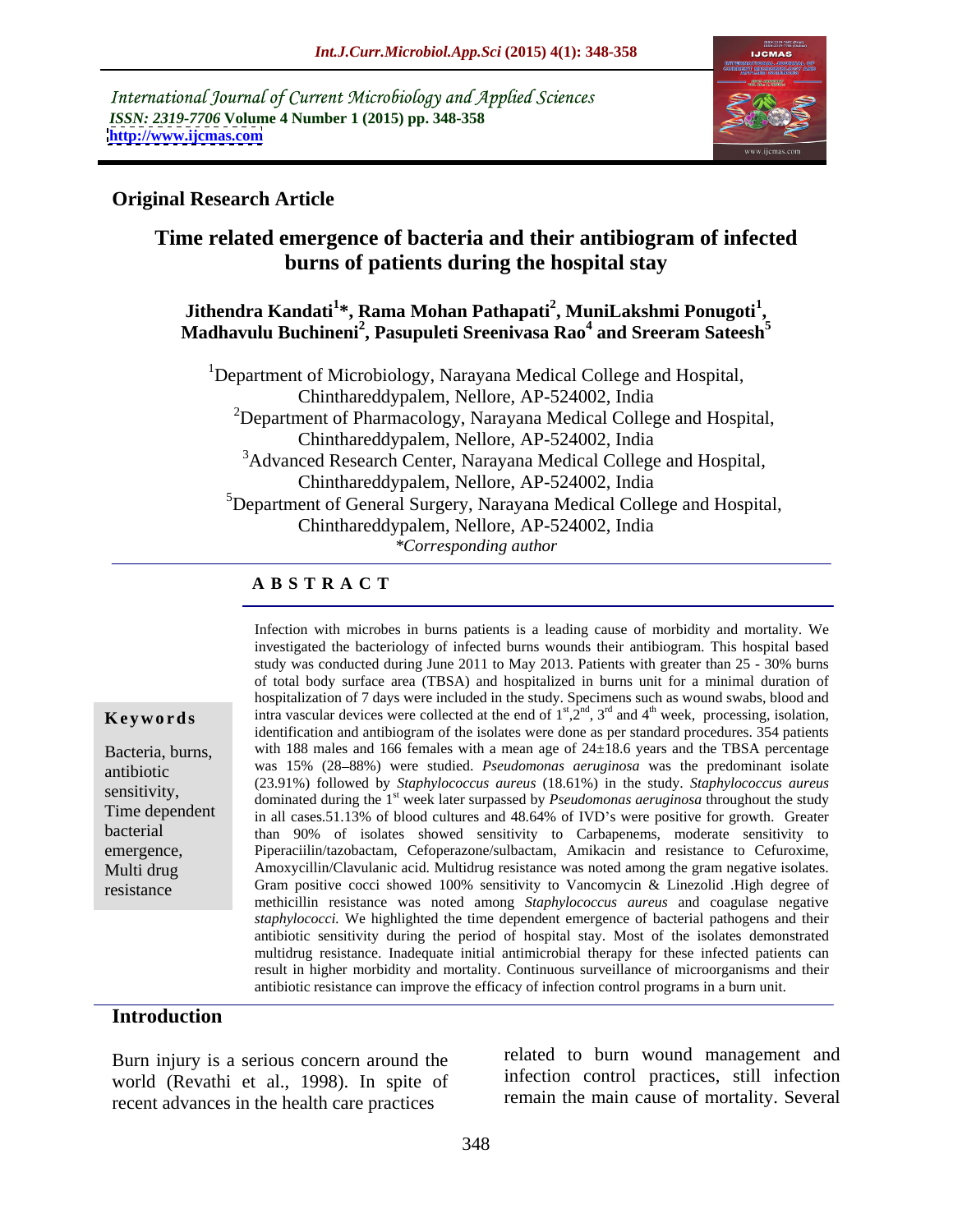reports states that nearly 75% of all deaths duration of hospital stay (Kumar et al., based in burns patients are due to infection 2001). Various studies have clearly (Vindenes and Bjerknes, 1995). Further, mentioned that gram positive organisms these infected burn wounds causes delay in predominate during  $1<sup>st</sup>$  week with epidermal maturation and deep scar replacement by gram negative bacteria in the formation (Mayhall, 2002). Patients course of hospital stay (Kumar et al., 2001). suffering with infected burn wounds tend to stay for a longer duration in the hospital and Irrational and long duration administration are always associated with morbidity and high rates of mortality due to sepsis when lead to development of antimicrobial compared with non-infected patients (Mc resistance among the pathogens and a

admission; however microbial colonization aerobic bacterial pathogens from infected of the wound will take place in a time burns patients periodically during their stay dependent manner. In first 48hrs microbes in the hospital from wound surface, blood colonize from the skin, sweat glands and and intravascular devices and to study their hair follicles, whereas the next 48–72hrs infection will arise due to pathogens from the respiratory tract, gastrointestinal tract This study would enable to set up a separate and organisms from hospital environment, burn management protocol in the hospital which further influence the incidence of which helps to start empirical systemic invasive infection and the outcome of antibiotic before the results of microbial patient management (Barret and Herndon, culture become available and limit the septic 2003; Erol et al., 2004; Altoparlak et al., episodes in the burn patients.

2004).<br>Previous studies clearly mentioned that from **Materials and Methods** the burn wounds numerous types of This retrospective hospital based study was organisms have been isolated (Agnihotri et conducted at Narayana medical college and al., 2004; Karlowsky et al., 2004; Pruitt, Hospital Nellore, Andhra Pradesh, India<br>1984) such as gram positive or gram during June 2011 to May 2013. Patients with negative bacteria. Gram positive include greater than 25-30% burns of total body *Staphylococcus aureus*, Coagulase negative surface area (TBSA) and hospitalized in *Staphylococci* and *Enterococcus* spp, burns unit for a minimal duration of whereas Gram negative include hospitalization of 7 days were included in *Pseudomonas aeruginosa, Acinetobacter* the study. Patients with partial skin spp, *Escherichia coli, Klebsiella pneumoniae, Enterobacter* spp, *Proteus* spp, and *Citrobacter* sp. (Karlowsky et al., 2004;

infections in burns patients vary from place

predominate during  $1<sup>st</sup>$  week with  $\mathbf{S}^{\dagger}$  with week with

Manus et al., 1994).<br>
The surface area of burns is sterile on the present study was aimed to evaluate the surface area of burns is sterile on of Oral and Intravenous antibiotics could burning concern causing limitation in starting the treatment of burn infection. The present study was aimed to evaluate the antibiotic sensitivity.

> culture become available and limit the septic episodes in the burn patients.

# **Materials and Methods**

Hospital Nellore, Andhra Pradesh, India during June 2011 to May 2013. Patients with greater than 25–30% burns of total body thickness burns <25% of TBSA, Full skin thickness burns <5% and admitted after 72hrs of burn injury were excluded.

Pruitt, 1984).<br>
A total of three hundred and fifty four<br>
However the pathogens which cause patients were enrolled, there were 188 males to place, time to time based upon the committee approved the study protocol. OnA total of three hundred and fifty four patients were enrolled, there were 188 males and 166 females. Institutional ethics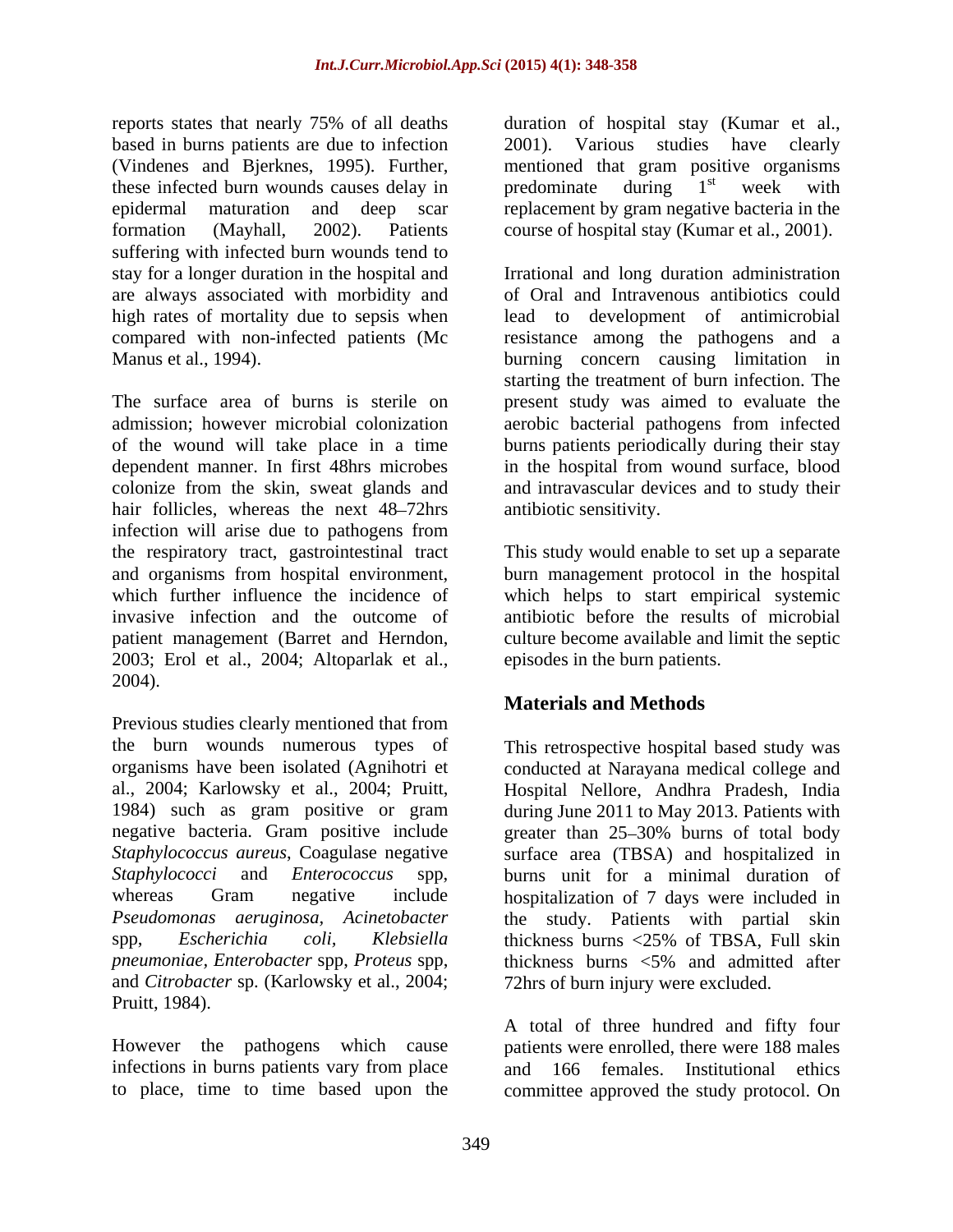admission routine investigations has been Cephalexin (30µg), Cefuroxime (30µg), performed and documented as requested by  $Cefixime$   $(5\mu g)$ ,  $Cefitriaxone$   $(30\mu g)$ , treating physician. The specimens like swab, Cefoperazone (75µg), Amikacin (30µg), blood and intravascular devices (IVD) from Polymyxin B (300U) Amoxycillin the patients underwent routine culture tests clavualnicacid (20/10µg), Cefoperazone/ at regular intervals. sulbactam (75/30µg), Meropenem (10µg),

For isolation of pathogens, sterile cotton tipped swabs from the surface and deeper parts of wound were collected from Escherichia coli ATCC 25922, admission till date of discharge or death. *Pseudomonas aeruginosa* ATCC 27853 and Few of the swabs were collected during *Staphylococcus aureus* ATCC 25923 were surgical debridement and prior to grafting. These swabs were placed on 5% SBA (Sheep blood agar), MacConkey agar, and Chocolate agar, incubated at  $37^{\circ}$ C oC aerobically for 24 48 hrs. The data was entered in excel spread sheet

The blood samples were collected at the end performed by using SPSS Version-11. The of  $1<sup>st</sup>$ ,  $2<sup>nd</sup>$ ,  $3rd$  and  $4<sup>th</sup>$  week, irrespective of continuous data was presented as mean and of  $1<sup>st</sup>$ ,  $2<sup>nd</sup>$ ,  $3rd$  and  $4<sup>th</sup>$  week, irrespective of presence or absence of signs and symptoms of sepsis. The samples were processed by automated BACTEC 3D blood culture system. The tips of the removed IVD's were processed on 5%SBA, Macconkey agar, and Chocolate agar incubated at  $37^{\circ}$ C oC identified using standard biochemical tests antibiotic sensitivity pattern of the

interpreted as per CLSI guidelines (CLSI, gender matched with male to female ratio 1:0.9.<br>2008).<br>Gram positive isolates were tested against The TBSA percentage was 15% (28-88%).

Cefixime (5µg), Ceftriaxone (30µg), Polymyxin B (300U) Amoxycillin/ Doripenem  $(10\mu g)$ , and Piperacillin/tazobactam(100/10µg).

*Escherichia coli* ATCC 25922, used as control strains.

# **Statistical analysis**

and then the statistical analysis was standard deviation. The categorical data was presented as actual numbers and percentages.

# **Results and Discussion**

aerobically for 24 48 hrs. All isolates were In the present study, we demonstrated the as per CLSI guidelines (CLSI, 2008). organism's isolated during hospital stay A suspension of each isolate was placed were studied among them there were 188 with standard antibiotic discs. (Himedia Ltd,  $(53.2\%)$  males and 166 (46.8%) females. Mumbai). and susceptibility of the isolates The mean age of the patients was  $24\pm$ was determined by Kirby-Bauer disc 18.6years (range 1-82years). The data diffusion method and results were clearly indicates that the patients were antibiotic sensitivity pattern of among the burn injury patients. 354 patients gender matched with male to female ratio 1:0.9.

Oxacillin (1µg), Cephalothin (30µg) The most common cause of burn injury was Gentamicin (10µg), Amikacin (30µg), flame burns 262 (74%) followed by scalds Ofloxacin (5µg), Clindamicin (2µg), 58 (16.4%), electrical 24(6.8%) and other Vancomycin (30µg), Amoxycillin/ types 10 (2.8%). 1062 swabs were assessed, clavulanicacid (20/10µg), Imipenem (10µg), 964(90.77%) were culture positive, 98 Doripenem (10µg), Mupirocin (5µg) and (9.23%) sterile and 753 (78%) produced Linezolid (30µg). Gram negative isolates by single isolate, 174(18%) produced twin The TBSA percentage was 15% (28-88%).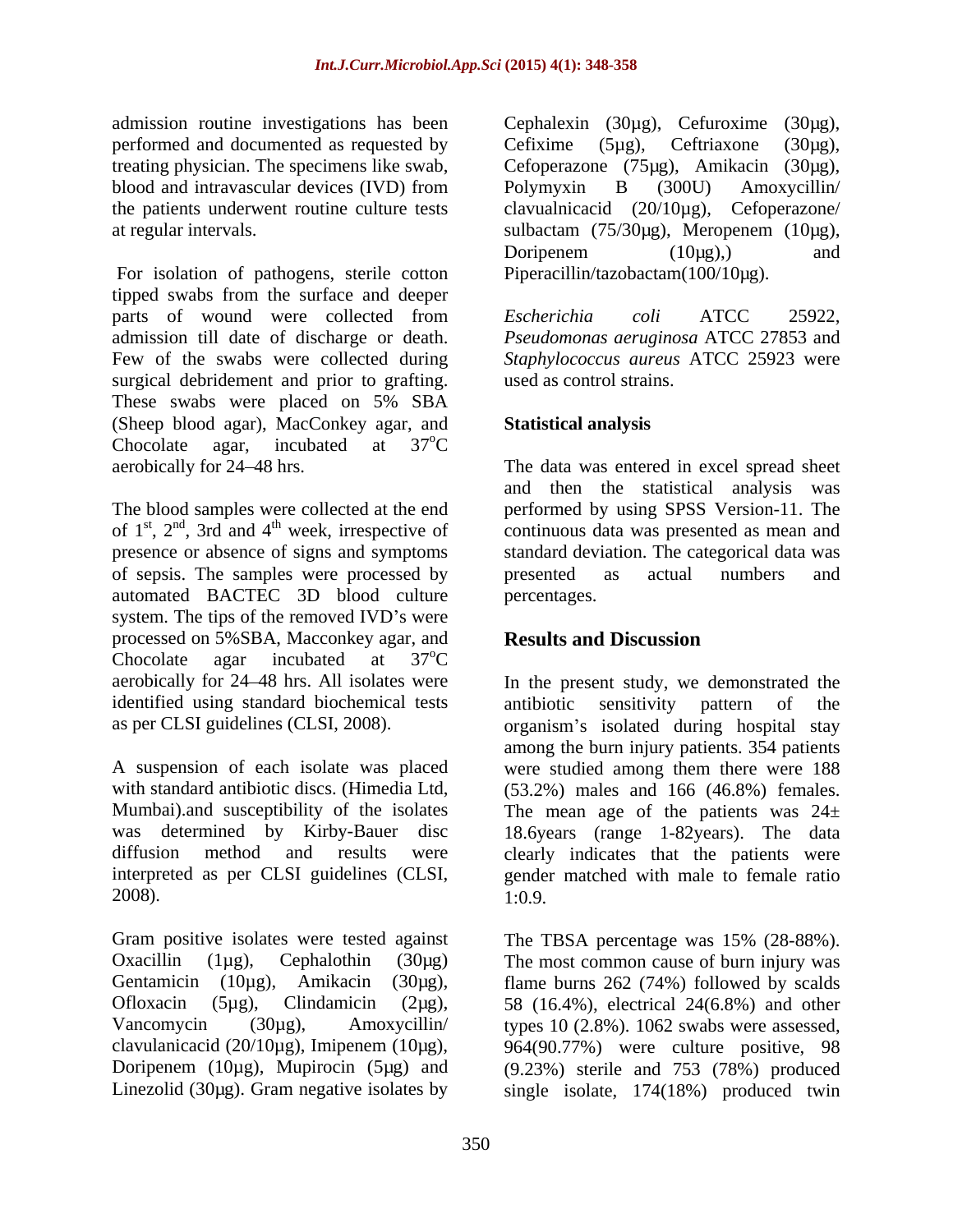Overall analysis of 2654 specimens (wound was the most common organism followed by swabs, Blood and IVD's) revealed that 1757 Klebsiella pneumoniae 20.1%, specimens were positive for culture and remaining 897 were sterile. Gram negative *coli* 12.4%, *Staphylococcus aureus* 12.4% organisms were more common 578 (60%) and coagulase negative *Staphylococci* than gram positive organisms 386 (40%). Maximum percentage of clinical isolates<br>were observed between  $3<sup>rd</sup>$  and  $4<sup>th</sup>$  week, were observed between  $3<sup>rd</sup>$  and  $4<sup>th</sup>$  week, Cultures from from the tips of 884 IVD particularly Gram positive organisms were revealed that 48.64% were positive and predominant during the  $1<sup>st</sup>$  week and gram<br>negative organisms in between  $2<sup>nd</sup>$  and 4th negative organisms in between  $2^{nd}$  and 4th 68% was seen during the 4<sup>th</sup> week and week. *Pseudomonas aeruginosa* 23.91% was minimal 27% during 1<sup>st</sup> week (Table-1). the most predominant isolate identified *Pseudomonas aeruginosa* 26.7% was the throughout the study, followed by most common organism followed by *Staphylococcus aureus* 18.61%, and coagulase negative *Staphylococci* 23.26%, coagulase negative *Staphylococci* 18.3%. (Table-1&2) Staphylococcus aureus 17.67%.

Among gram positive, *Staphylococcus aureus* was the most common organism between was that *Acinetobacter* negative *Staphylococci* 177 (18.34%) and *Enterococci* 03 (0.3%) *Pseudomonas aeruginosa* was most common among gram *Escherichia coli* 55(5.67%), *Enterobacter* sp

wound swabs revealed that *Staphylococcus aureus* was the common organism isolated during 1<sup>st</sup> week (39.8%), *Pseudomonas* 92%. *aeruginosa* became more common from 2 nd and the contract of the contract of the contract of the contract of the contract of the contract of the contract of the contract of the contract of the contract of the contract of the contract of the contract of the con to  $4^{\text{th}}$  week (35.3%) and *Staphylococcus* 

isolates and  $37(4%)$  produced triple isolates. and minimum during the  $1<sup>st</sup>$  week (13.1%). week (13.1%). (Table 1). *Pseudomonas aeruginosa* 26.8% *Klebsiella pneumoniae* 20.1%, *Acinetobacter baumanii* 15.2%, *Escherichia*  12.3%. (Table-3& 4)

st week and gram 51.36% were sterile. Maximum positivity 206(21.35%) followed by coagulase *baumanii* isolates were found in significant  $x_{\text{model}}$  and week and week (Table-1). *Klebsiella pneumoniae* 18.84%, *Staphylococcus aureus* 17.67%, *Acinetobacter baumanii* 8.6% and least by *Escherichia coli* 4.65 %. The striking observation was that *Acinetobacter*  numbers (11.83%) (Table 3and 4).

negative 207(21.45%) followed by towards various antibiotics varied drastically *Klebsiella pneumoniae* 133 (13.78%), among the same isolate from various *Acinetobacter baumanii* 116 (12.02%), specimens. For instance, *Pseudomonas*  38 (3.94%) and *Proteus mirabilis* 29 (3%). sensitivity towards carbapenems, where as Further analysis of the culture data from with Doripenem in the range of 95–99%, We also found that a range of sensitivity *aeruginosa* demonstrated maximum the range of sensitivity varied drastically Meropenem in the range of 91–98%, Cefoperazone/sulbactam in the range of 88 92%.

to  $4<sup>th</sup>$  week (35.3%) and *Staphylococcus* Moderate sensitivity was observed towards *aureus* became only 6.1% by end of the  $4<sup>th</sup>$  PolymixinB (89–92%), Amikacin (87–91%) week and Piperaciilin /tazobactam (82–88%) and  $\alpha$ We analyzed 708 blood samples and found Clavulanicacid (55–57%), Ofloxacin (76– that 362(51.13%) samples were positive for 80%), Cefixime (64 72%), Ceoperazone culture and remaining 346(48.87%) were (81 97%), Ceftriaxone (76 81%). Similarly, sterile. The maximum growth was observed the same pattern was observed in the isolates during the 4 th week of hospital stay (82%) like *Klebsiella pneumoniae, Acinetobacter*less sensitivity towards Amoxycillin/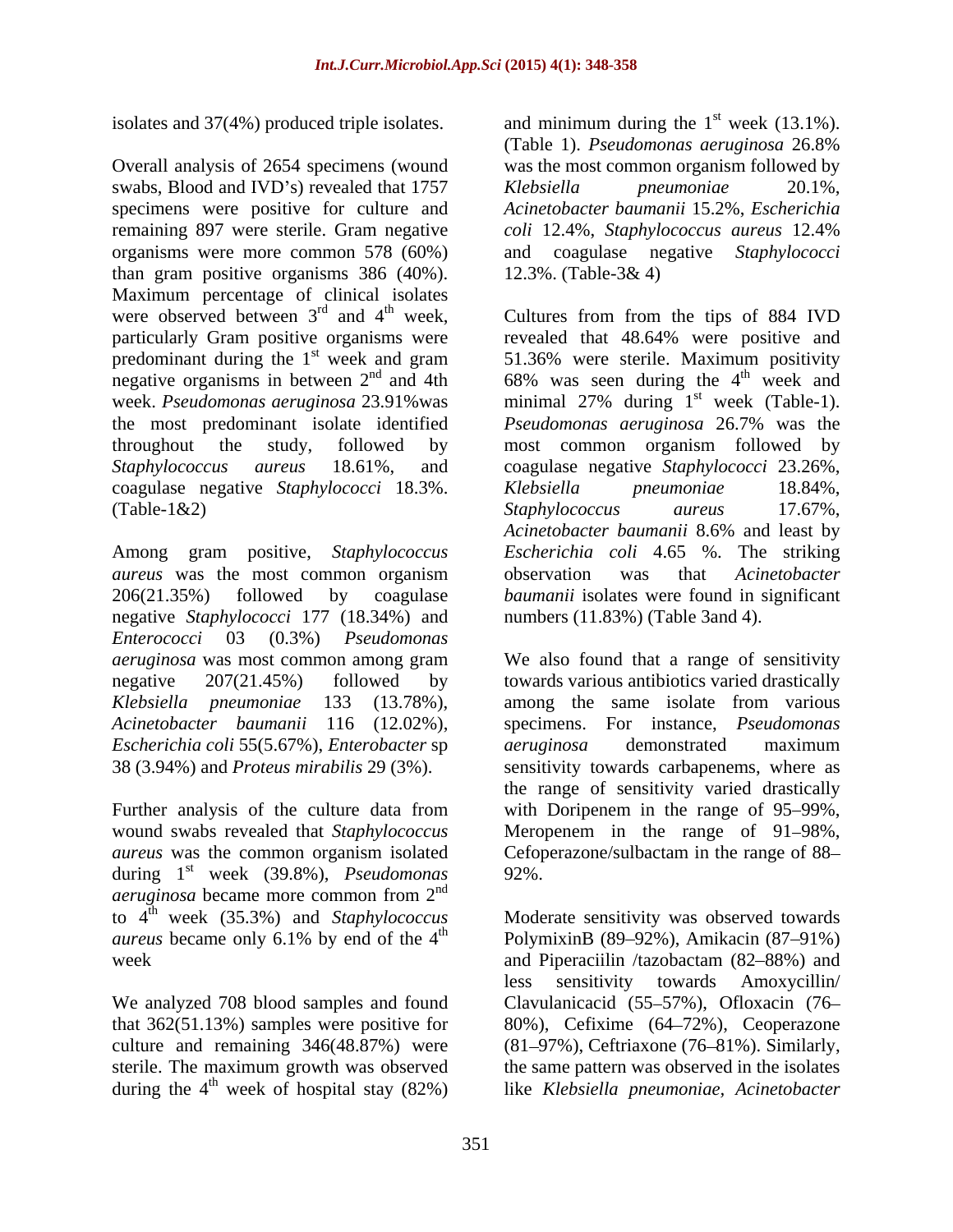*baumanii, Escherichia coli, Enterobacter sp* Amoxycillin/clavulanicacid (61–78%) Even application of chlorhexidine and 1%

*Staphylococcus aureus,* Coagulase negative *Staphylococci* and *Enterococci* microorganisms from wound by the end of demonstrated  $100\%$  sensitivity towards  $1<sup>st</sup>$  week which coincides with the previous Vancomycin and Linezolid. 90–99% was reports (Dash et al., 2013). shown towards Imipenem, Doripenem, Mupirocin, and Amikacin. *Staphylococcus aureus* and coagulase negative coagulated proteins, absence of blood borne *Staphylococci* isolated from wound swabs immune factors and the avascularity of burn demonstrated 25% resistance towards wound might promote to opportunistic Oxacillin but the same from Blood and colonization by bacteria and fungi (Manson IVD's demonstrated 30–35% resistance. No et al., 1992). resistance to Vancomycin was noted among *Enterococci* (Table 5) We noticed that, Gram positive cocci are

Infections remain the primary reason for increased morbidity and mortality in

infections remains high (Salah et al., 2003). With the study of Agnihotri et al., 2004.<br>Moreover in invasive burn wound infection, One of the possible explanation suggests<br>Colonization of the pathogens to intra that gram p 2003; Song et al., 2001). In the present study, we assessed bacterial profile, their contamination from the environment of the changes of these pathogens during the endogenous sources include the hospital stay .We found that the risk of burn

*and Proteus mirabilis* which exhibited of the burn and is related to impaired maximum sensitivity towards Dorepenem resistance which may results from disruption (96–99%), Meropene (92–98%), of the skin's mechanical integrity and Cefoperazone/ sulbactam (88–92%), generalized immune suppression. The Amikacin (87–92%) and results of the study, confirms that Pipercillin/tazobactam (83–91%) and less contamination of burn wound by a pathogen sensitivity towards Cephalosporins, occurs in almost all major burns victims. (Table 4). silver sulphadiazine during the stay may not wound infection is correlates with the extent generalized immune suppression. The results of the study, confirms that Even application of chlorhexidine and 1% prevent contamination showing that 81.8% patients reported isolation of

reports (Dash et al., 2013). Multiple factors including the presence of

hospitalized burn victims. In spite of early organisms starting by the  $2^{nd}$  week to  $4^{th}$ surgical debridement, skin grafting, prophylactic antibiotic administration; the appearance of pathogens during the hospital mortality associated with burn wound stay. Our study findings are of the in line et al., 1992).<br>We noticed that, Gram positive cocci are more common during the early wound infection(1<sup>st</sup> week) followed later by colonization of wounds with Gram negative nd  $\text{weak}$  to  $4^{\text{th}}$ week to  $4^{\text{th}}$ the contract of the contract of the contract of the contract of the contract of the contract of the contract of the contract of the contract of the contract of the contract of the contract of the contract of the contract o week demonstrates time dependent with the study of Agnihotri et al., 2004.

vascular devices act as sources for the present in the sweat glands, deep parts of pathogens to enter the blood stream occurs hair follicles migrate to the burn wound in a time dependent manner. The studies during the early period, whereas Gram which describe the sources for sepsis in burn egative bacteria which slowly dominate the patients and the time related changes in gram positive in the latter periods may be these pathogens are limited (Salah et al., either exogenous or endogenous or both. antibiotic sensitivity and time dependent burn unit and health care workers while the One of the possible explanation suggests that gram positive organisms which are The exogenous sources include contamination from the environment of the endogenous sources include the gastrointestinal tract and respiratory tract.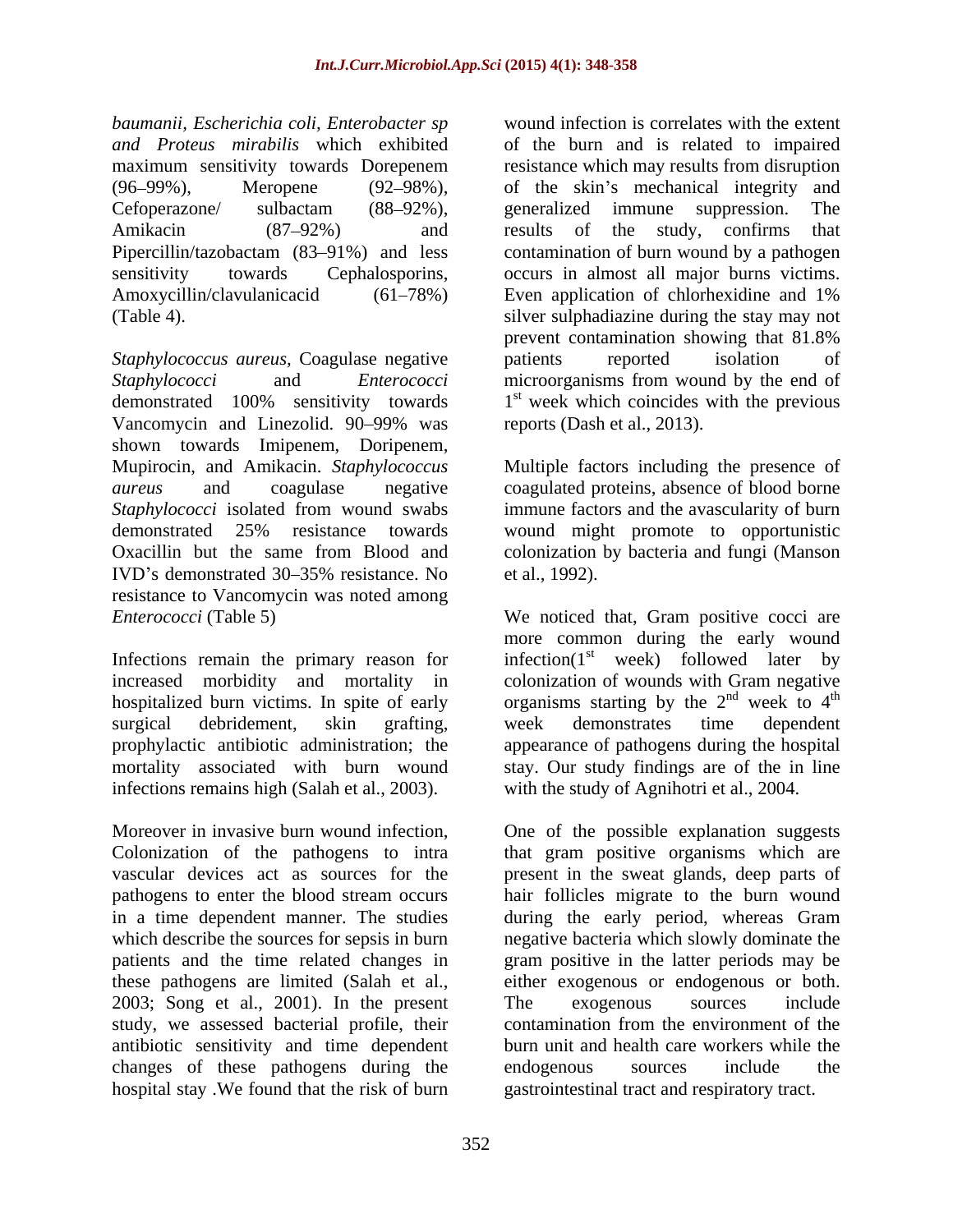The percentage of swab culture positivity and reached 100% by day  $14<sup>th</sup>$  after that it predominant organism (Vindenes and overall culture positivity was 90.1%, these

*Klebsiella pneumonia,* which was also

The minimum percentage of culture isolates. positivity from blood culture was during 1 st to the state of the state of the state of the state of the state of the state of the state of the state of the state of the state of the state of the state of the state of the state of the state of the state of the stat week of hospital stay 13% which reached positivity of 51.13%, which was the similar

predominant in causing sepsis because of their high propensity to invade and more Demonstration of 100% sensitivity of positivity from the tips of IVD's was minimum during  $1^{st}$  week 27% and maximum during  $4<sup>th</sup>$  week 68% and overall positivity was 48.6%, which may be sources methicillin resistance which is a was the most common organism from all<br>specimens during the  $1<sup>st</sup>$  week of stay in

next all weeks. This finding of our study is strongly in accordance with many studies in and outside India (Atoyebi et al., 1992;

gradually increased from 71.6% by day-3 report Staphylococcus aureus as the <sup>th</sup> ofter that it **prodominant** organism (Vindones and predominant organism remained same on  $21<sup>st</sup>$  and  $28<sup>th</sup>$  day. The Bjerknes, 1995).  $\mu$ <sup>th</sup> day. The Bjerknes, 1995). but is in contrast to other studies which report *Staphylococcus aureus* as the predominant organism (Vindenes and Bjerknes, 1995).

results correlates with the studies of Ekrami The striking observation throughout the and Kalantar, 2007 and Bagdonas et al., study was high isolation rate of coagulase 2004. However in these studies time negative *Staphylococci* throughout the dependent appearance was not noticed. hospital stay. Several studies have urged that Twin isolates and Triple isolates were considered as significant pathogen in both commonly observed during the  $3<sup>rd</sup>$  and  $4<sup>th</sup>$  burn patients and critically ill patients week. *Staphylococcus aureus* and (Vindenes and Bjerknes, 1995). In our study *Pseudomonas aeruginosa* were the common coagulase negative *Staphylococci* were twin isolate combination followed by isolated from blood culture (12.4%), IVD's coagulase negative *Staphylococci* and (23.3%) and showed high resistance to reported in many other studies (Kumar et al., *streptococci* has become rare. In addition the 2011). coagulase negative *Staphylococci* should be oxacillin. Isolation of *β-hemolytic* nosocomial pathogen *Acinetobacter baumanii* was demonstrated in 11.8 % of all isolates.

maximum during 4<sup>th</sup> week 82% with overall Carbapenems, moderate sensitivity to week 82% with overall Carbapenems, moderate sensitivity to earlier (Karlowsky et al., 2004).<br>
Gram negative organisms are more thich is correlating with other studies. In our study >90% showed sensitivity to Carbapenems, moderate sensitivity to Piperaciilin/tazobactam. sulbactam, Amikacin and resistance to Cefuroxime, Amoxycillin/Clavulanic acid which is correlating with other studies.

virulent. In our present study cultural *Staphylococcus aureus* to Vancomycin & <sup>st</sup> week 27% and strongly supported by other studies. <sup>18,19</sup> <sup>th</sup> week 68% and overall 30% of *Staphylococcus aureus* showed week 68% and overall 30% of Staphylococcus aureus showed of sepsis. *Staphylococcus aureus* (18.6%) significantly alarming condition Few studies specimens during the  $1<sup>st</sup>$  week of stay in resistant to methicillin (Karlowsky et al., hospital following burn injury. 2004; Rajput et al., 2008). Significant *Pseudomonas aeruginosa* became more common than *Staphylococcus aureus* in the Amikacin & Ofloxacin. Less degree of Demonstration of 100% sensitivity of Linezolid is observed in the study which is methicillin resistance which is a in India have demonstrated almost 50-70% sensitivity was noted to Mupirocin, Imipenem, Dorepenem, Clindamycin, sensitivity was noted to Amoxyclav, Oxacillin & Cephalothin.

Revathi et al., 1998; Agnihotri et al., 2004) *Pseudomonas aeruginosa* has demonstrated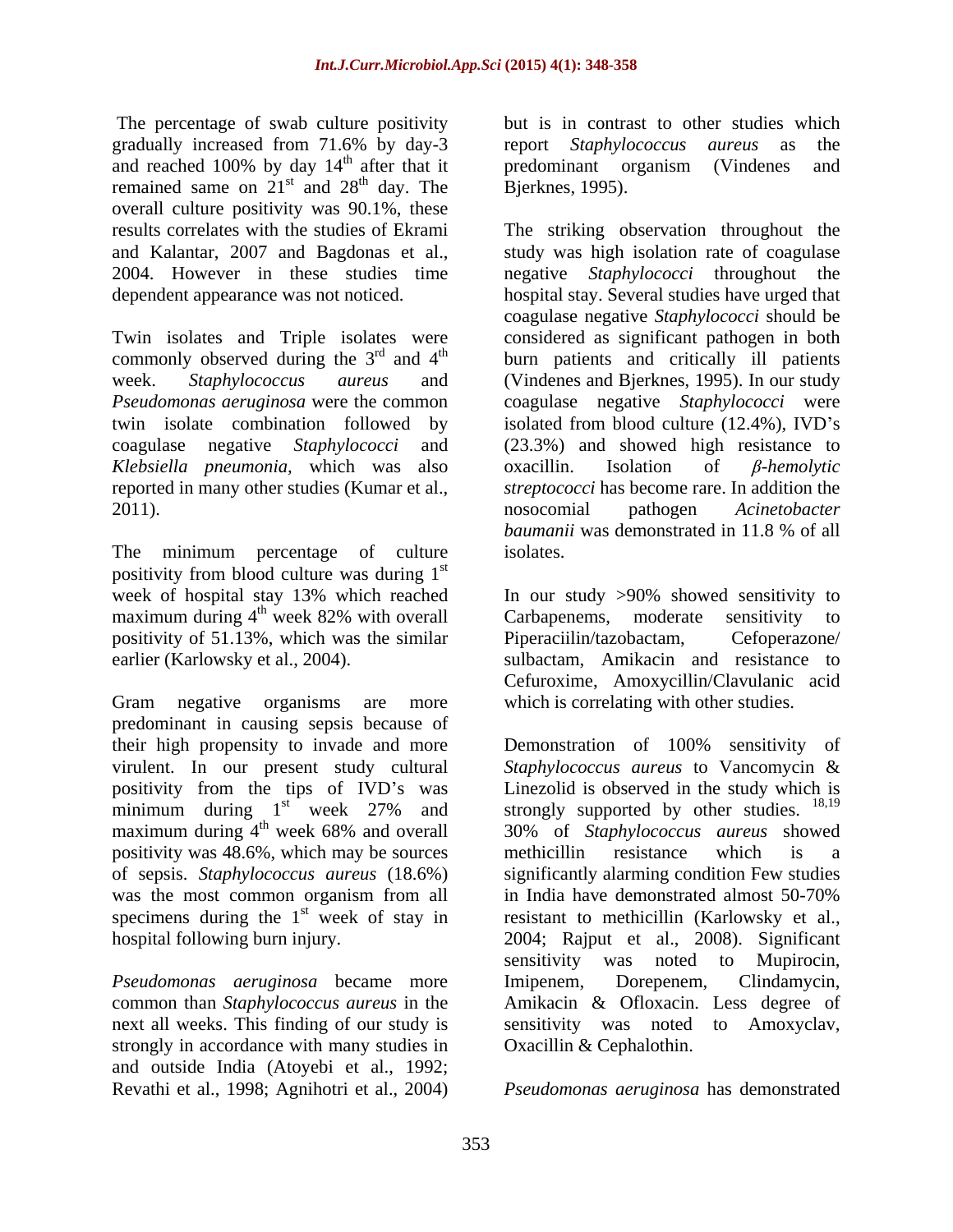sensitivity when compared to Meropenem which is supported by many studies demonstrated multidrug resistance.

high sensitivity to carbapenems and In conclusion we highlighted the time Piperacillin/tazobactam. Among dependent emergence of bacterial pathogens Carbapenems, Doripenem showed more and their antibiotic sensitivity during the (Mushtaq et al., 2004). Demonstration of Inadequate initial antimicrobial therapy for multidrug resistance among other gram these infected patients can result in higher negative isolates like *Klebsiella*  morbidity and mortality. Continuous *pneumoniae*, *Acinetobacter baumanii,* surveillance of microorganisms and their *Escherichia coli* & *Enterobacter* was also antibiotic resistance can improve the noticed in our study. efficacy of infection control programs in a period of hospital stay. Most of the isolates demonstrated multidrug resistance. burn unit.

| S.No $\vert$ Time interval(Day) $\vert$ No of cases(n) $\vert$ Bacteria Growth |      |                                       |              |
|--------------------------------------------------------------------------------|------|---------------------------------------|--------------|
|                                                                                |      | $Negative(\%)$ Positive(%)            |              |
|                                                                                | 188  | 54 (28.7%)                            | 134 (71.3 %) |
|                                                                                | 165  | 30 (18.2 %)                           | 135 (81.8 %) |
| 10                                                                             | 194  | 14(7.2%                               | 180 (92.8%)  |
| 14                                                                             | 192  |                                       | 192(100%)    |
|                                                                                | 144  |                                       | 144(100%)    |
| 28                                                                             | 179  |                                       | 179(100%)    |
| <b>TOTAL</b>                                                                   | 1062 | 98(9.23%)                             | 964(90.77%)  |
| Microbial pattern in Blood culture                                             |      |                                       |              |
|                                                                                | 145  | 126(87%)                              | 19(13%)      |
| 14                                                                             | 184  | 118(64%)                              | 66(36%)      |
|                                                                                | 224  | 74(33%)                               | 150(67%)     |
| 28                                                                             | 155  | 28(18%)                               | 127 (82%)    |
| <b>TOTAL</b>                                                                   | 708  | $346(48.87%)$ $362(51.13%)$           |              |
| Microbial pattern in intra vascular device                                     |      |                                       |              |
| 10                                                                             | 188  | 137 (73 %)                            | 51(27%)      |
| 14<br>11                                                                       | 194  | $130(67\%)$                           | 64 (33 %)    |
| 12                                                                             | 215  | 95 (44%)                              | 120(56%)     |
| 28<br>13                                                                       | 287  | 92 (32%)                              | 195 (68 %)   |
| <b>TOTAL</b>                                                                   | 884  | $\mid$ 454(51.36%) $\mid$ 430(48.64%) |              |

| I Time dependent emergence of pathogens from infected burn wounds |
|-------------------------------------------------------------------|
|-------------------------------------------------------------------|

|  | <b>Table.2</b> Time Dependent emergence of Gram positive isolates in various specimens |  |
|--|----------------------------------------------------------------------------------------|--|
|  |                                                                                        |  |

|              |           | Staphylococcus aureus |                     |                                                                                                            | Coagulase negative Staphylococci |            | Enterococci   |            |                          |
|--------------|-----------|-----------------------|---------------------|------------------------------------------------------------------------------------------------------------|----------------------------------|------------|---------------|------------|--------------------------|
| $(D-W)$      |           | $n(\%)$               |                     |                                                                                                            |                                  |            |               | $n$ (%)    |                          |
|              |           |                       |                     |                                                                                                            |                                  |            |               |            |                          |
|              |           |                       |                     |                                                                                                            | ⊤BS.                             | <b>IVD</b> |               |            | <b>IVD</b>               |
|              | 65(48.7)  | ND.                   | ND.                 | 51 (38.4)                                                                                                  | I ND.                            |            | 2(12)         |            |                          |
|              | 54 (39.8) |                       |                     | $\begin{array}{ c c c c c c c c } \hline 09 (47.3) & 18 (35.3) & 47 (35.10) & 6 (31.6) \hline \end{array}$ |                                  | 28(54.9)   | $1(0.3)$   NI |            |                          |
| $-$ TILE     | 38 (21.4) | -ND-                  |                     | 22(12.4)                                                                                                   | I ND                             |            |               |            |                          |
|              |           |                       | $11(16.7)$ 18(28.2) |                                                                                                            | 14 (21.20)                       | 22(34.4) 0 |               |            |                          |
|              | 26 (13.3) |                       |                     | $\frac{27(14.4)}{}$                                                                                        |                                  |            |               |            |                          |
|              |           | $-15(10)$             | 16(13.30)           | $16(11.2)$ 16(10.7)                                                                                        |                                  | 28(23.4) 0 |               |            |                          |
|              | 11(6.1)   | 10(7.9)               | 124(12.3)           | 14(7.9)                                                                                                    | 8(6.3)                           | 22(11.3)   |               | <b>ATT</b> | $\overline{\phantom{a}}$ |
| <b>TOTAL</b> |           |                       |                     |                                                                                                            |                                  |            |               |            |                          |
|              |           |                       |                     | WB- Wound Swab, BS- Blood Specimen, IVD- Intra Vascular Device, ND- Not Done, NI- No Isolate               |                                  |            |               |            |                          |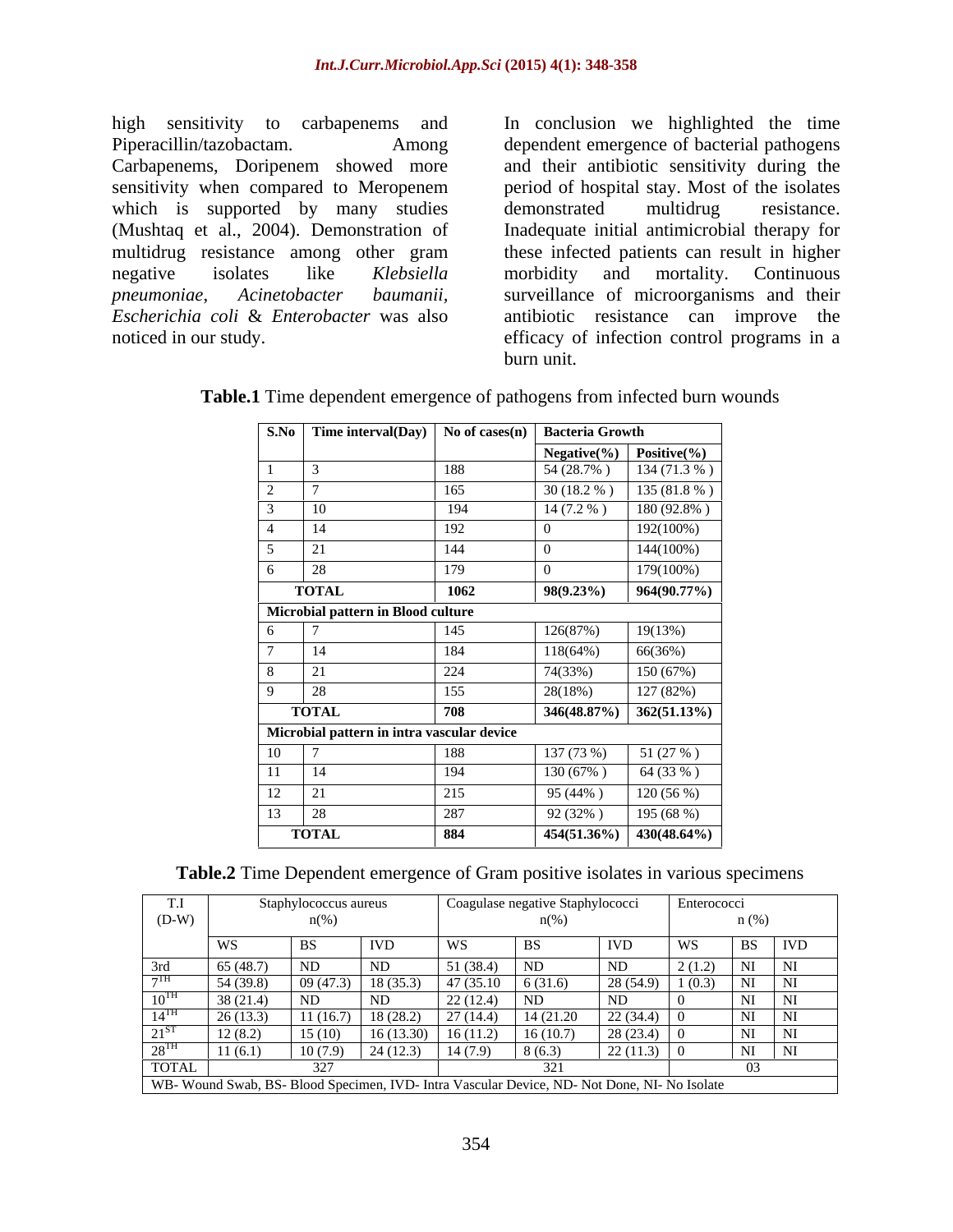| T.I          |         | E. coli    |                                                                                                                 |                 | K.pneumoniae |        |        | P.aeruginosa     |                                     |           | Acinetobacter                      |    |       | <i>Enterobacter</i> |                                                         | P.mirabilis |                         |
|--------------|---------|------------|-----------------------------------------------------------------------------------------------------------------|-----------------|--------------|--------|--------|------------------|-------------------------------------|-----------|------------------------------------|----|-------|---------------------|---------------------------------------------------------|-------------|-------------------------|
| $(D-W)$      |         |            |                                                                                                                 |                 |              |        | WS     | BS               | <b>IVD</b>                          | <b>WS</b> |                                    | BS |       |                     |                                                         |             | IVD WS BS IVD WS BS IVD |
|              |         |            |                                                                                                                 |                 |              |        |        |                  |                                     |           |                                    |    |       |                     |                                                         |             |                         |
|              |         | ND         | ND                                                                                                              | (2.4)           | ND           | ND     | (4.8)  | N <sub>L</sub>   | ND.                                 |           | ND.                                |    | ND    | (1.4)               | ND   ND                                                 | $ND$   ND   |                         |
|              |         |            |                                                                                                                 |                 |              |        |        |                  |                                     |           |                                    |    |       |                     | NIL N                                                   | NIL NIL     |                         |
|              |         |            |                                                                                                                 |                 | (5.3)        | (1.3)  |        | $(6.3)$ $(10.5)$ | $(6.2)$ $(2.3)$                     |           |                                    |    |       |                     |                                                         |             |                         |
|              | $\perp$ | ND         | ND.                                                                                                             | -26             | ND           | ND     |        | NE               | ND.                                 |           |                                    |    | ND    | 12                  | $\mid$ ND $\mid$ ND $\mid$ 12 (6.4) $\mid$ ND $\mid$ ND |             |                         |
|              | (6.1)   |            |                                                                                                                 | (14.6)          |              |        | (19.1) |                  |                                     | (13.6)    |                                    |    |       | (6.4)               |                                                         |             |                         |
|              |         |            |                                                                                                                 |                 |              |        |        |                  |                                     |           |                                    |    |       |                     | NIL                                                     | NIL NIL     |                         |
|              |         |            |                                                                                                                 |                 | - (18.2      | (9.4)  | (26.9) | (31.5)           | (18.7)                              | (16.2)    | (7.6)                              |    | (6.2) | (3.0)               |                                                         |             |                         |
| 21           |         |            |                                                                                                                 |                 |              |        |        |                  |                                     |           |                                    |    |       |                     | $\overline{\phantom{a}}$ NIL                            | NIL NIL     |                         |
|              |         |            |                                                                                                                 |                 |              | (17.5) | (30.1) | (25.3)           | (28.3)                              |           | $(17.1)$ $(17.3)$ $(12.5)$ $(3.1)$ |    |       |                     |                                                         |             |                         |
| 28           |         |            |                                                                                                                 |                 |              |        |        |                  |                                     |           |                                    |    |       | -NII                | $\mid$ NIL                                              | NIL NIL     |                         |
|              |         |            | (5.6)                                                                                                           | $(20.4)$ (25.2) |              | (27.2) | (35.3) |                  | $(28.3)$ $(34.4)$ $(18.1)$ $(18.9)$ |           |                                    |    | (9.2) | (2.5)               |                                                         |             |                         |
| <b>TOTAL</b> |         | <b>120</b> |                                                                                                                 |                 | -290         |        |        |                  |                                     |           | -208                               |    |       |                     |                                                         |             |                         |
|              |         |            | T.I (D-W) time interval(day-week); ws: wound swab; bs :blood specimen; ivd : intra vascular device.nd: not done |                 |              |        |        |                  |                                     |           |                                    |    |       |                     |                                                         |             |                         |

**Table.3** Representation of Gram negative isolates in various specimens

**Table.4** Antibiogram of gram positive isolates (%)

| <b>ANTIBIOTIC</b>                                                                                                          |      | Staphylococcus aureus |                 |            | CONS  |      |                    | <i>Enterococci</i> sp.  |            |
|----------------------------------------------------------------------------------------------------------------------------|------|-----------------------|-----------------|------------|-------|------|--------------------|-------------------------|------------|
|                                                                                                                            | SWAB | BLOOD                 | <b>IVD</b> SWAB |            | BLOOD |      | IVD   SWAB   BLOOD |                         | IVD        |
| OXN                                                                                                                        | 74.2 | 64.6                  | 64.3            | 72.5       | 67.3  |      | 66.6               | NI N                    | NIT        |
| CTN                                                                                                                        |      |                       |                 | 76.1       | 71.2  | 74.Z | 66.6               |                         |            |
| GМ                                                                                                                         | 012  |                       | -86             | 90.2       | 89.3  | 88.2 | 100                | NI N                    | <b>ATT</b> |
|                                                                                                                            |      |                       |                 |            |       | 88.4 | 100                |                         |            |
|                                                                                                                            | 012  | 89.4                  | 88.7            | $\Omega$ 1 | 883   | 993  | 66 6               | l nit                   | NI         |
| AMV                                                                                                                        |      |                       |                 | 81.4       | -81   |      |                    |                         |            |
| $V\Lambda$                                                                                                                 | 100  |                       | 100             | 100        | 100   | 100  | $100 -$            | $\overline{\mathbf{M}}$ | <b>ATT</b> |
|                                                                                                                            |      |                       |                 | 89.2       | 87.4  |      |                    |                         |            |
| A Z M                                                                                                                      |      |                       |                 |            |       |      | $100 -$            |                         |            |
|                                                                                                                            |      |                       |                 | 98.2       | 98.6  |      | ND.                |                         |            |
| <b>MPN</b>                                                                                                                 | 94.3 | 90.4                  |                 | 92.8       | 94.3  |      | ND -               |                         |            |
|                                                                                                                            |      |                       |                 | 100        | 100   | 100  | 100                |                         |            |
| OXN : Oxacillin, CTN : Cephalothin, GM : Gentamicin, AK : Amikacin, OF : Ofloxacin, AMV : Amoxyclav, VM : vancomycin, CD : |      |                       |                 |            |       |      |                    |                         |            |
| Clindamycin, AZM : Aztreonem, DPM : Dorepenam MPN : Mupirocin, LZ: Linezolid. NI : not isolated                            |      |                       |                 |            |       |      |                    |                         |            |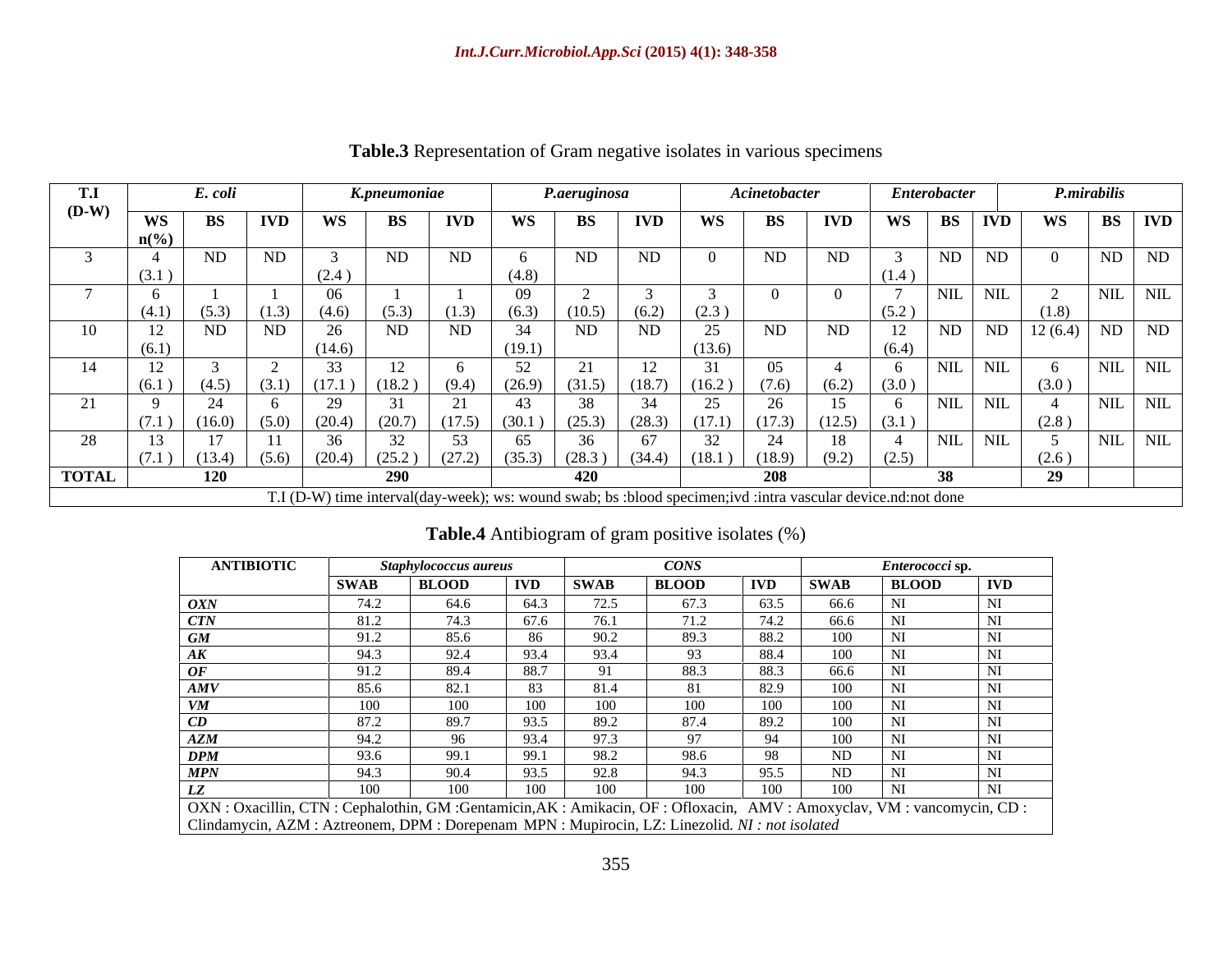| ABC                    | P.aeruginosa   |              |            | K.pneumoniae |          |            | A.baumanii |               |
|------------------------|----------------|--------------|------------|--------------|----------|------------|------------|---------------|
|                        |                | <b>BC</b>    | <b>IVD</b> | WN.          |          | <b>IVD</b> | <b>WS</b>  | BC            |
| <b>CPX</b>             | ND.            | ND.          | ND         | 51.7         | 68.1     | 68.1       | ND         | ND.           |
| <b>CFR</b>             | 30.1           | 48.2         | 50.3       | 57.2         | 67.1     | 68.8       | 27.2       | 38.3          |
| <b>CFX</b>             | 64.2           | 72.2         | 64.3       | 73.2         | 73.2     |            | 65.6       | 77.3          |
| <b>CTX</b>             | 76.9           | 81.1         | 80.3       | 86.3         | 89.3     | 88.5       | 67.8       | 721<br>72.I   |
| <b>CFP</b>             | 82.2           | 87.1         | 81.3       | 84.2         | 87.2     | 88.7       | 80.6       | 86.4          |
| OF                     | 76.4           | 77.2         | 79.4       | 81.2         | 83.4     | 82.9       | 78.8       |               |
| AMV                    | 56.9           | 58.3         | 55.2       | 74.2         | 78.2     |            | 61.2       | 68.2          |
| <b>PTZ</b>             | 82.2           | 84.5         | 88.4       | 87.2         | 87.2     | 88.7       | 83.4       | $\sqrt{87.3}$ |
| CSM                    | 012<br>ے . 1 י |              | 91.2       | 87.3         | 90.2     | 89.5       | 88.3       | 88.3          |
| $\mathbf{A}\mathbf{K}$ | 87.2           | 90.3         |            | 89.5         | 89.5     |            | 89.2       | $\Omega$ 1    |
|                        | 89.5           | 92.1         |            | ND           | ND       | <b>ND</b>  | ND.        | ND            |
| <b>MPM</b>             |                | ്റ           | 91.4       | 93.2         | 93.2     |            | 92.5       |               |
| <b>DPM</b>             | 93.4           | $Q_{\Delta}$ |            | 95.5         | $\Omega$ | 91.3       | 94.5       | 94.5          |

**Table.5** Antibiogram of gram negative isolates of the study (%)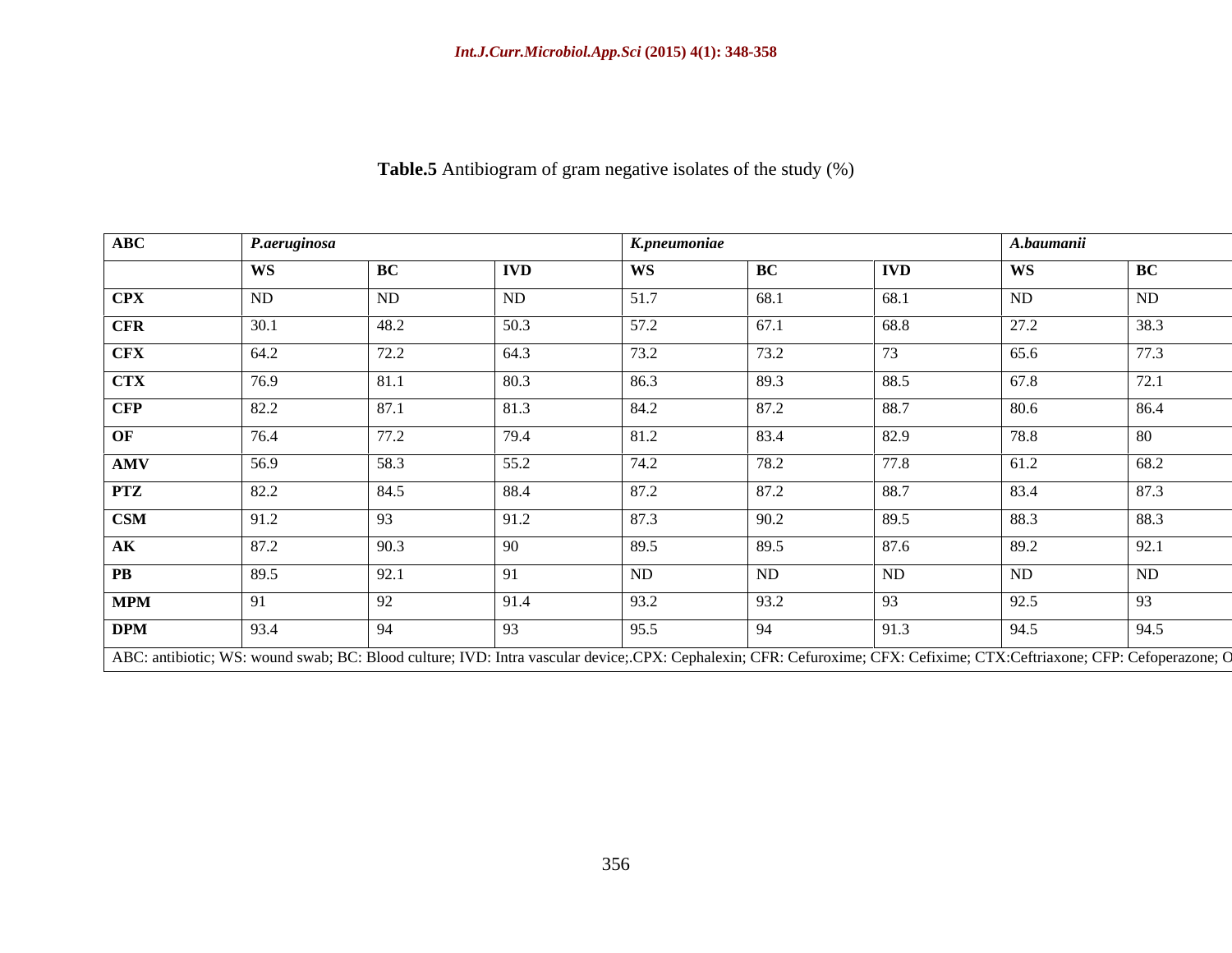- Agnihotri, N., Gupta, V., Joshi, R.M. 2004. Aerobic bacterial isolates from burn wound infections and their States in 2002. Ann.<br>antibiograms—a five—vear study Antimicrob., 3:3–7. antibiograms-a five-year study.
- predominant bacterial profiles of burn wounds and body flora of States in 2002. Ann.<br>burned patients *Burns* 30:660–664 Antimicrob. 3:3–7. burned patients. *Burns*, 30: 660–664.
- of burn wounds in Lagos, Nigeria: a prospective study. *Burns,* 18: 448
- Bagdonas, R., Tamelis, A., Rimdeika, R., 66–69.<br>Kiudelis, M. 2004. Analysis of burn Kumar, V., Bhatnagar, S.K., Singh, A.K.,
- Barret, J.P., Herndon, D.N. 2003. Effects of burn wound excision on bacterial resistance in the resistance of the colonization and invasion *Plast* 66–9. colonization and invasion. *Plast.*
- Clinical and Laboratory Standards Institute (CLSI) 2008 Manual.
- Dash, M., Misra, P., Routaray, S. 2013. antibiogram of aerobic burn wound 55–63. Odisha, India. *Int. J. Med. Med Sci.*,<br>3(5): 460–463<br>now. *Burns*, 29: 738–44.  $3(5)$ : 460–463. now. Burns, 29: 738–44.
- Ekrami, A., Kalantar, E. 2007. Bacterial hospital in India. *Indian J. Med.*
- Celebi, F., Parlak, M. 2004. Changes of microbial flora and wound colonization in burned patients.
- 

**References** Volturo, G.A. 2004. Prevalence and antimicrobial susceptibilities of bacteria isolated from blood cultures of hospitalized patients in the United States in 2002. *Ann. Clin. Microbiol. Antimicrob.,* 3: 3–7.

- *Burns,* 30: 241 3. Karlowsky, J.A., Jones, M.E., Draghi, Altoparlak, U., Erol, S., Akcay, M.N., D.C., Thornsberry, C., Sahm, D.F., Celebi F. Kadanali A. 2004. Volturo, G.A. 2004. Prevalence and Celebi, F., Kadanali, A. 2004. Volturo, G.A. 2004. Prevalence and<br>Thetime-related changes of antimicrobial susceptibilities of Thetime–related changes of antimicrobial susceptibilities of antimicrobial resistance patterns and **Process** and the state of the state of the state of the state and the state in the state in the state in the state in the state in the state in the state in the state in the state in the state in the state in the state i D.C., Thornsberry, C., Sahm, D.F., Volturo, G.A. 2004. Prevalence and antimicrobial susceptibilities of bacteria isolated from blood cultures of hospitalized patients in the United States in 2002. *Ann. Clin. Microbiol. Antimicrob., 3: 3–7.*
- Atoyebi, O.A., Sowemimo, G.O.A., Kumar, V., Bhatnagar, S.K., Singh, A.K., Odugbemi, T. 1992. Bacterial flora Kumar, S., Mishra, R.K. 2001. Burn 451. resistance. *Indian J. Biol. Res.,* 46: Kumar, V., Bhatnagar, S.K., Singh, A.K., Kumar, S., Mishra, R.K. 2001. Burn wound infection: A study of 50 cases with special reference to antibiotic 66 69.
	- patients and the isolated pathogens. Kumar, S., Mishra, R.K. 2001. Burn *Lithuanian Surg., 2:* 190–3. wound infection: A study of 50 cases Kumar, V., Bhatnagar, S.K., Singh, A.K., Kumar, S., Mishra, R.K. 2001. Burn with special reference to antibiotic resistance. *Indian J. Biol. Res.,* 46:  $66 - 9$ .
	- *Reconstr. Surg.,* 111: 744 750. Manson, W.L., Pernot, P.C., Fidler, V., Bacteriological profile and burned patients. *J. Hosp. Infect.,* 22: Sauer, E.W., Klasen, H.J. 1992. Colonization of burns and the duration of hospital stay of severely  $55 - 63.$
	- isolates in a tertiary care hospital, Mayhall, C.G. 2002. The epidemiology of burn wound infections: then and now. *Burns,* 29: 738 44.
- infections in burn patients at a burn<br>hospital in India *Indian I Med* decade of reduced Gram–negative *Res.*, 126: 541–4. infections and mortality improved Erol, S., Altoparlak, U., Akcay, M.N.,<br>
Celebi E Parlak M 2004 Changes Surg., 129: 1306–9. Mc Manus, A.T., Mason, A.D. jr, Mc Manus, W.F., Pruitt, B.A. 1994. A decade of reduced Gram-negative isolation of burned patients. *Arch. Surg.,* 129: <sup>1306</sup> 9.
- *Burns,* 30: 357–361. doripenem versus isolates, mutants<br>wsky I A Iones M E Draghi and transconjugants of Karlowsky, J.A., Jones, M.E., Draghi, and transconjugants of  $DC$  Thornsherry C Sahm D.E. Enterobacteriaceae and Mushtaq, S., Ge, Y., Livermore, D.M. 2004. Comparitive activities of doripenem versus isolates, mutants and transconjugants of Enterobacteriaceae and